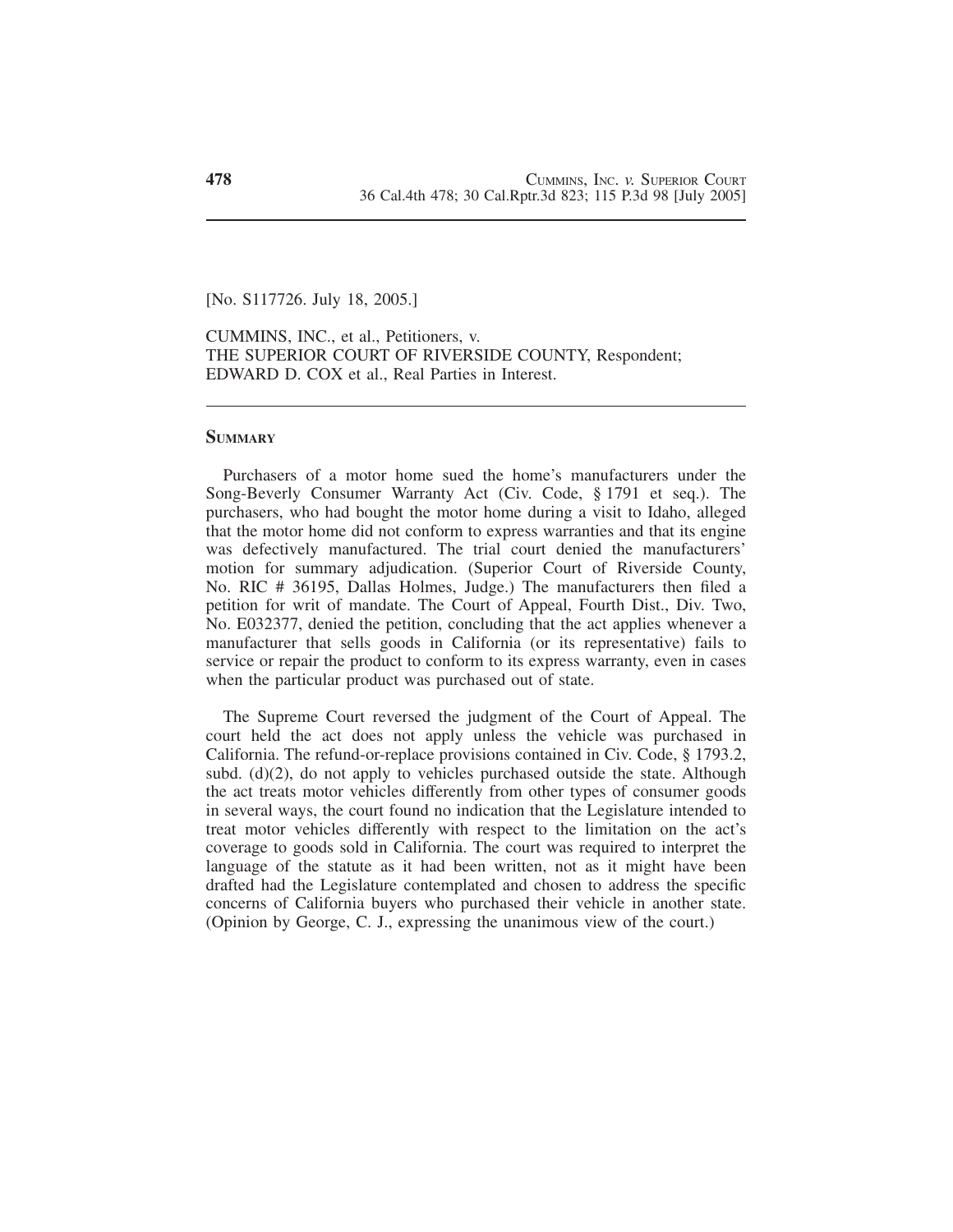## **HEADNOTES**

Classified to California Digest of Official Reports

- **(1) Products Liability § 23—Breach of Warranty—Song-Beverly Consumer Warranty Act—Disclaimer.**—The Song-Beverly Consumer Warranty Act (Civ. Code, § 1791 et seq.), protects purchasers of consumer goods by requiring specified implied warranties, placing strict limitations on how and when a manufacturer may disclaim those implied warranties, and providing mechanisms to ensure that manufacturers live up to the terms of any express warranty.
- **(2) Products Liability § 18—Breach of Warranty—Song-Beverly Consumer Warranty Act—Express Warranties—Repair Facilities.**—The Song-Beverly Consumer Warranty Act (Civ. Code, § 1791 et seq.), requires manufacturers of consumer goods sold in California to make available to buyers service and repair facilities at which goods can be repaired to conform to any express warranties provided by the manufacturer. Under Civ. Code, § 1793.2, subd. (a)(1)(B), the manufacturer may maintain its own repair facility or may designate and authorize an independent repair facility to meet its responsibilities under its express warranties.
- **(3) Products Liability § 18—Breach of Warranty—Song-Beverly Consumer Warranty Act—Express Warranties—Repairs—Time Frames.**—Civ. Code, § 1793.2, subd. (b), of the Song-Beverly Consumer Warranty Act (Civ. Code, § 1791 et seq.), specifies time frames within which repairs under an express warranty must be provided. Service and repair at the manufacturer's authorized repair facility in the state must be commenced within a reasonable time. Goods must be repaired to comply with the warranty within 30 days, unless delay is caused by conditions beyond the control of the manufacturer or its representative.
- **(4) Products Liability § 18—Breach of Warranty—Song-Beverly Consumer Warranty Act—Express Warranties—Refund or Replacement—Reasonable Number of Repair Attempts.**—In those instances when goods cannot be repaired to conform to an express warranty after a reasonable number of attempts, Civ. Code,  $\S 1793.2$ , subd. (d)(1) & (2), of the Song-Beverly Consumer Warranty Act (Civ. Code, § 1791 et seq.), specifies a remedy, in what has been referred to as the "refund-orreplace" provisions. For consumer goods generally, the manufacturer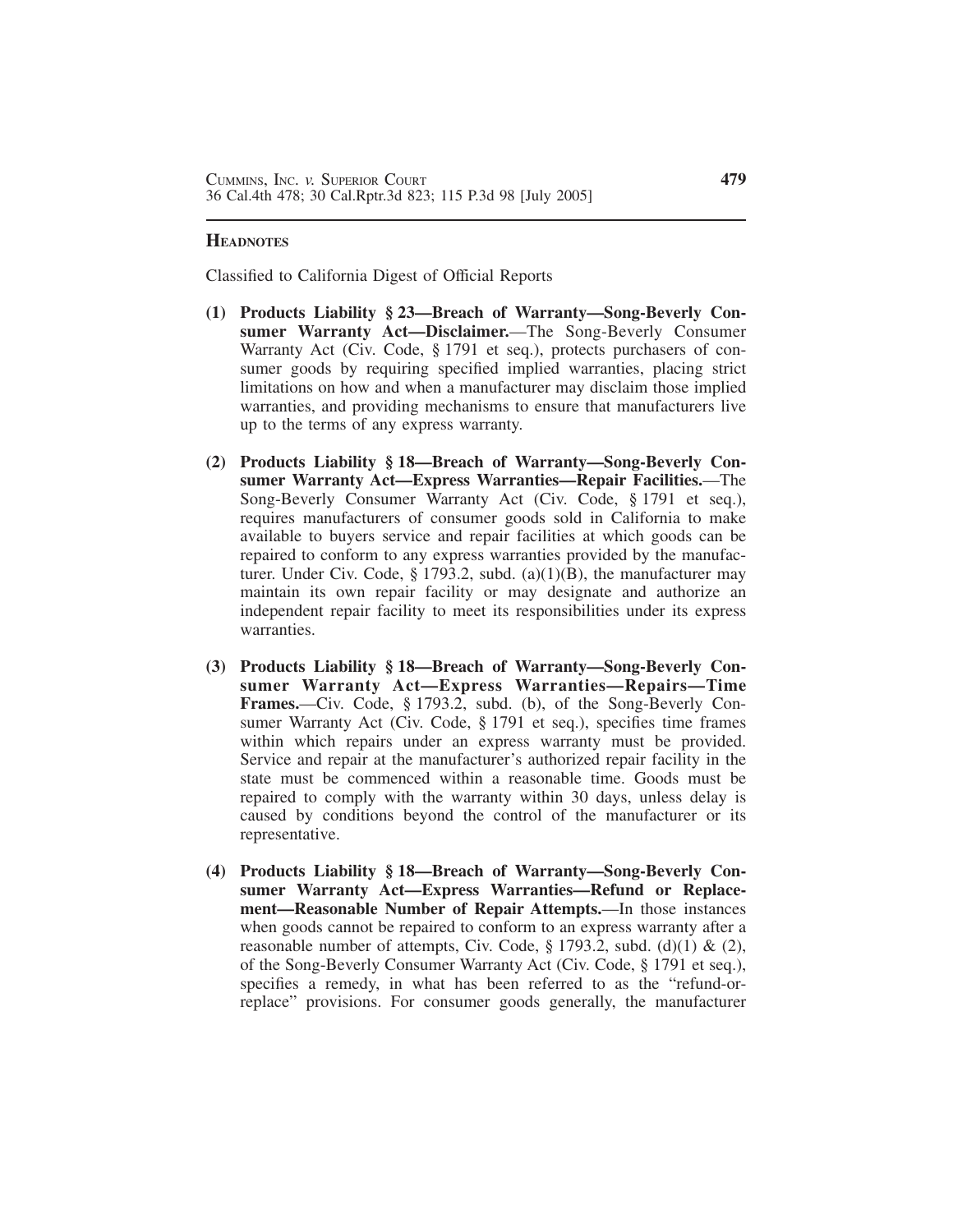must, pursuant to Civ. Code, § 1793.2, subd. (d)(1), either replace the goods or reimburse the buyer in an amount equal to the purchase price, less a reasonable amount for the buyer's use of the goods during the period preceding detection of the nonconformity. Under Civ. Code, § 1794, subd. (a), a buyer who is damaged by a failure to comply with any obligation under the act may bring an action for damages and other relief.

- **(5) Products Liability § 18—Breach of Warranty—Lemon Law— Express Warranties—Repairs—Third Party Dispute Resolution Process.**—In any case under the lemon law involving a new motor vehicle, there is a rebuttable presumption under Civ. Code, § 1793.22, subd. (b), that a reasonable number of attempts have been made to repair the vehicle if, within 18 months or 18,000 miles, whichever comes first, either: (1) the same problem has been subject to repair four or more times (or, if the problem is likely to cause death or serious bodily injury, two or more times) and the buyer has notified the manufacturer directly of the need for the repair, or (2) the vehicle is out of service for more than 30 calendar days because of repair under the warranty. Under Civ. Code,  $\S$  1794, subd. (e)(1), if the buyer prevails in an action involving a new motor vehicle, the buyer may recover damages and reasonable attorney fees and costs and, under some circumstances, a civil penalty of up to two times the amount of damages. The lemon law also provides manufacturers with the option of establishing a third party dispute resolution process to address disputes over the enforcement of express warranties. Under Civ. Code, § 1794, subds. (c) & (e)(2), a manufacturer that maintains such a process receives certain advantages, including an exemption from the civil penalty unless the manufacturer has willfully violated the law.
- **(6) Statutes § 21—Construction—Legislative Intent.**—In construing a statute, a court's task is to ascertain the intent of the Legislature so as to effectuate the purpose of the enactment. The court looks first to the words of the statute, which are the most reliable indications of the Legislature's intent. The court construes the words of a statute in context and harmonizes the various parts of an enactment by considering the provision at issue in the context of the statutory framework as a whole.
- **(7) Products Liability § 18—Breach of Warranty—Song-Beverly Consumer Warranty Act—Express Warranties—Repair Facilities.**—Civ. Code, § 1793.2, subd. (a), of the Song-Beverly Consumer Warranty Act (Civ. Code, § 1791 et seq.), provides that manufacturers of consumer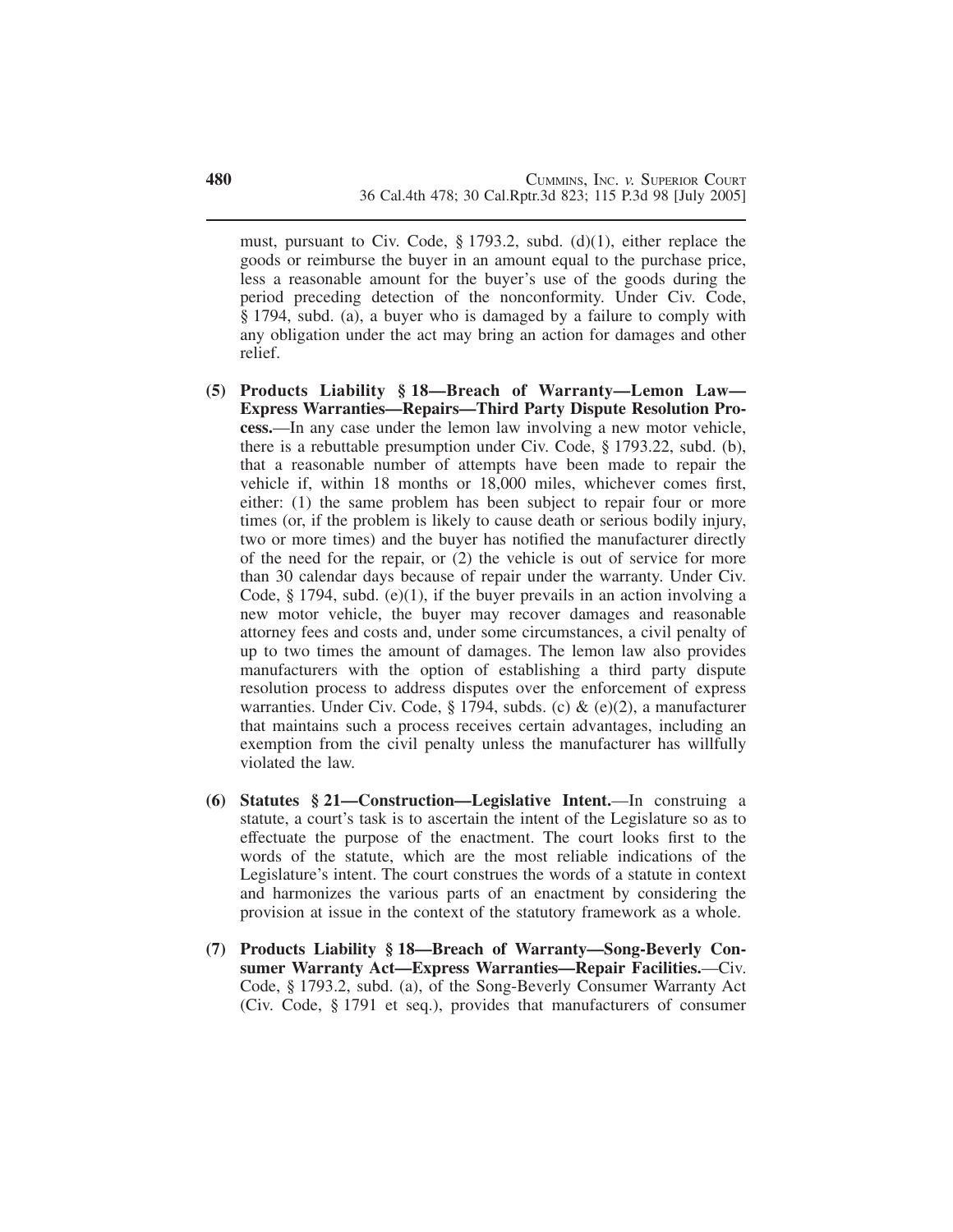goods sold in California and for which the manufacturer has made an express warranty must maintain or designate repair facilities in California. These facilities must be located reasonably close to all areas where its consumer goods are sold. Section 1793.2, subd. (b), states that if those service and repair facilities are maintained in this state and service or repair of the goods is necessary because they do not conform with the applicable express warranties, the manufacturer or its representative in this state must commence repairs within a reasonable time. The references to "those" facilities, "the" goods, and "the" warranties in § 1793.2, subd. (b), only can be to the facilities, goods, and warranties discussed previously in § 1793.2, subd. (a). Therefore, "the goods" as used in § 1793.2, subd. (b), must refer to the same goods described in § 1793.2, subd. (a)—that is, consumer goods sold in this state and for which the manufacturer has made an express warranty.

- **(8) Products Liability § 18—Breach of Warranty—Song-Beverly Consumer Warranty Act—Express Warranties—Nonconforming Goods—Delivery to Manufacturer's Service and Repair Facility.**— Civ. Code, § 1793.2, subd. (c), of the Song-Beverly Consumer Warranty Act (Civ. Code, § 1791 et seq.), specifies that a buyer must deliver nonconforming goods to the manufacturer's service and repair facility within California, unless delivery cannot reasonably be accomplished. Civ. Code, § 1793.2, subd. (c), repeatedly uses the phrase "nonconforming goods" without further definition or explanation. That phrase draws its meaning from § 1793.2, subd. (b), which refers to goods that do not conform with the applicable express warranties. Thus, the phrase "the nonconforming goods" was meant to incorporate the same meaning of "goods" that is used in § 1793.2, subds. (a) and (b)—consumer goods that are sold in this state and for which the manufacturer has provided an express warranty, and that do not conform to that warranty.
- **(9) Products Liability § 18—Breach of Warranty—Song-Beverly Consumer Warranty Act—Express Warranties—Refund or Replacement—Reasonable Number of Repair Attempts.**—Civ. Code, § 1793.2, subd. (d)(1), of the Song-Beverly Consumer Warranty Act (Civ. Code, § 1791 et seq.), sets out the manufacturer's general duty to replace goods or reimburse the buyer if the manufacturer or its representative in California does not service or repair the goods to conform to the applicable express warranties after a reasonable number of attempts.
- **(10) Products Liability § 18—Breach of Warranty—Song-Beverly Consumer Warranty Act—Express Warranties—Refund or Replacement—Goods Sold in This State.**—Under Civ. Code, § 1793.2,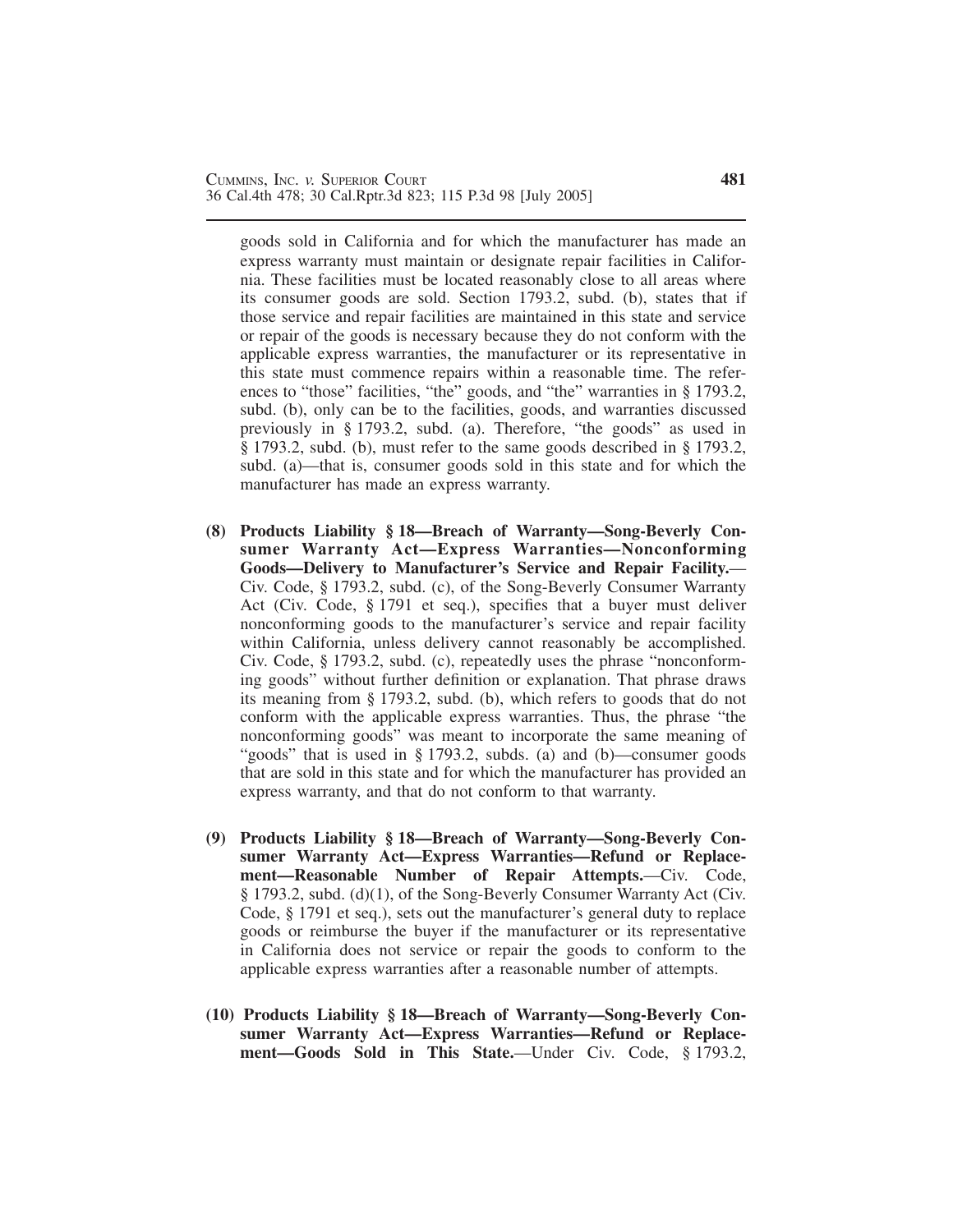subd. (a), of the Song-Beverly Consumer Warranty Act (Civ. Code, § 1791 et seq.), the general duty to replace goods that cannot be repaired is limited to goods that are sold in California and for which the manufacturer has provided an express warranty.

- **(11) Products Liability § 18—Breach of Warranty—Song-Beverly Consumer Warranty Act—Express Warranties—Refund or Replacement—New Motor Vehicle.**—Civ. Code, § 1793.2, subd. (d)(2), of the Song-Beverly Consumer Warranty Act (Civ. Code, § 1791 et seq.), sets out the manufacturer's duty to replace a new motor vehicle or reimburse the buyer if the manufacturer or its representative in California is unable to service or repair a new motor vehicle to conform to the applicable express warranties after a reasonable number of attempts.
- **(12) Products Liability § 18—Breach of Warranty—Song-Beverly Consumer Warranty Act—Express Warranties—Refund or Replacement—New Motor Vehicle—Sold in this State.**—Civ. Code, § 1793.2, subd. (d)(2), of the Song-Beverly Consumer Warranty Act (Civ. Code, § 1791 et seq.), is limited to new motor vehicles sold in California. Thus, motor home purchasers, who resided in the state, could not bring suit against motor home manufacturers under the act where the purchasers bought their motor home in another state.

[3 Witkin, Summary of Cal. Law (9th ed. 1987) Sales, § 307.]

- **(13) Statutes § 21—Construction—Legislative Intent—Later Enactment.**—Although an expression of legislative intent in a later enactment is not binding upon a court in its construction of an earlier enacted statute, it is a factor that may be considered.
- **(14) Products Liability § 17—Breach of Warranty—Song-Beverly Consumer Warranty Act—Remedial Measure.**—The Song-Beverly Consumer Warranty Act (Civ. Code, § 1791 et seq.), is a remedial measure whose terms properly should be interpreted broadly to effectuate its purposes.

#### **COUNSEL**

Foley & Lardner, Tami S. Smason, Leila Nourani and Shauhin Talesh for Petitioner Cummins, Inc.

Sutton & Murphy, Thomas M. Murphy, Patrick J. Wehage and Kody J. Diaz for Petitioner Winnebago Industries, Inc.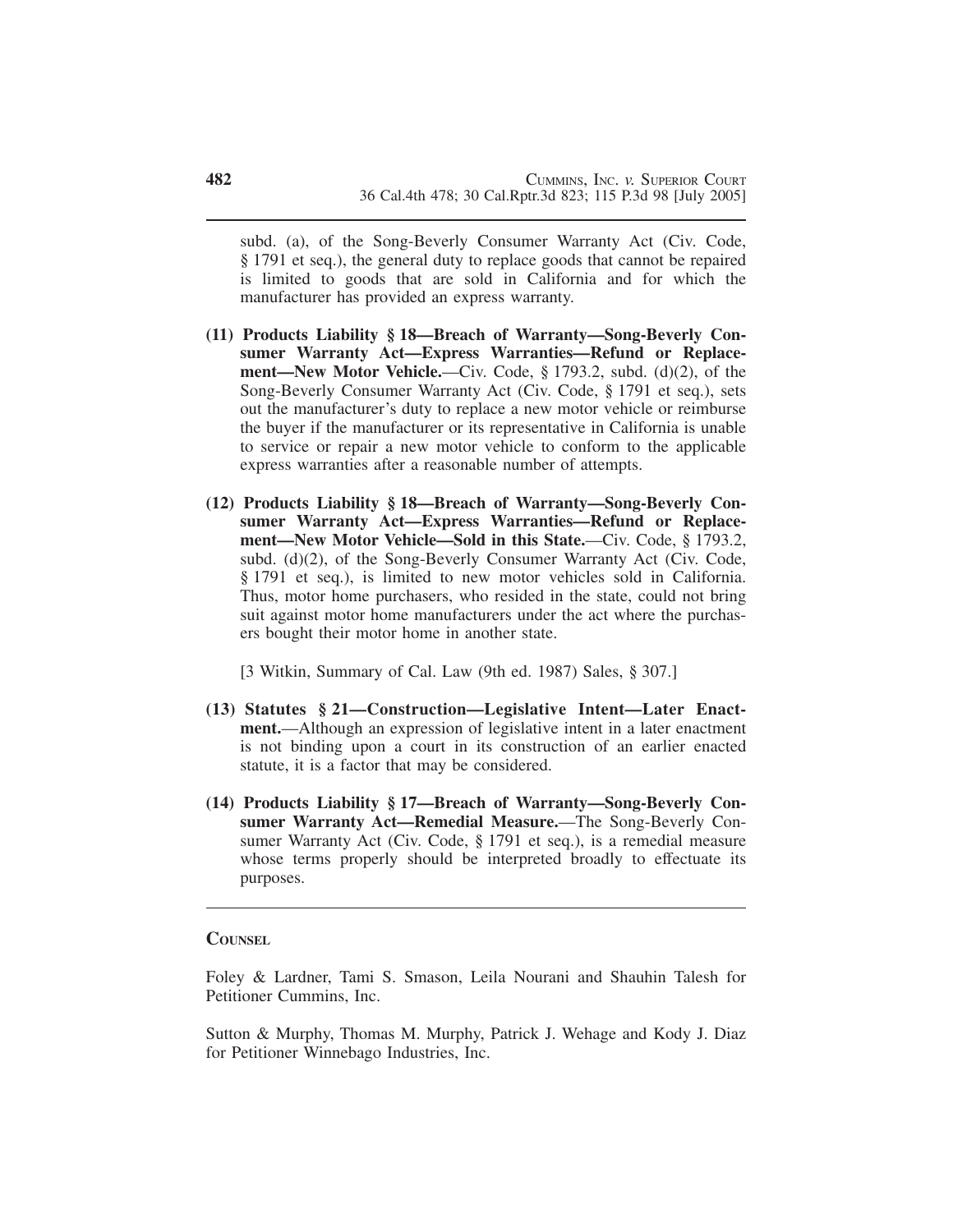No appearance for Respondent.

Law Offices of Lawrence J. Hutchens, Lawrence J. Hutchens and Michael S. Humphries for Real Parties in Interest.

### **OPINION**

**GEORGE, C. J.**—The Song-Beverly Consumer Warranty Act (hereafter sometimes referred to as the Act), Civil Code section 1791 et seq., $<sup>1</sup>$  provides</sup> that if a manufacturer or its representative in this state fails to repair a new motor vehicle to conform to any express warranty after a reasonable number of attempts to repair, the manufacturer must replace the vehicle or pay restitution. (§ 1793.2, subd. (d)(2).) The question presented in this case is whether a buyer who resides in California may bring suit against a manufacturer under the Act when the buyer purchased the vehicle in another state, but brought the vehicle for repair to the manufacturer's authorized repair facility in California, and repeated attempts to repair the vehicle proved unsuccessful. We conclude that the Act does not apply unless the vehicle was purchased in California.

I.

During a visit to Idaho, plaintiffs Edward and Sandi Cox, who are California residents, purchased a motor home manufactured by defendant Winnebago Industries, Inc. and equipped with an engine made by defendant Cummins, Inc.2 Plaintiffs filed a complaint in the Riverside County Superior Court against defendants, alleging that the motor home did not conform to express warranties and that its engine was defectively manufactured. The first cause of action was a claim for breach of express warranty and violation of the Act. Plaintiffs alleged that their vehicle was defective in numerous ways. The complaint alleged that the manufacturers' authorized repair facilities in Riverside County, California, had failed to remedy these defects after numerous attempts, and that the manufacturers violated the Act by not replacing the vehicle or providing a refund. The complaint sought actual damages of \$285,872.80 plus attorney fees and a civil penalty of up to twice the amount of actual damages, the remedies provided in section 1794, subdivision (e)(1).

<sup>&</sup>lt;sup>1</sup> All further statutory references are to the Civil Code.

<sup>&</sup>lt;sup>2</sup> Although Winnebago and Cummins are petitioners in this writ proceeding, for clarity we shall refer to them as defendants, which is their status in the underlying action.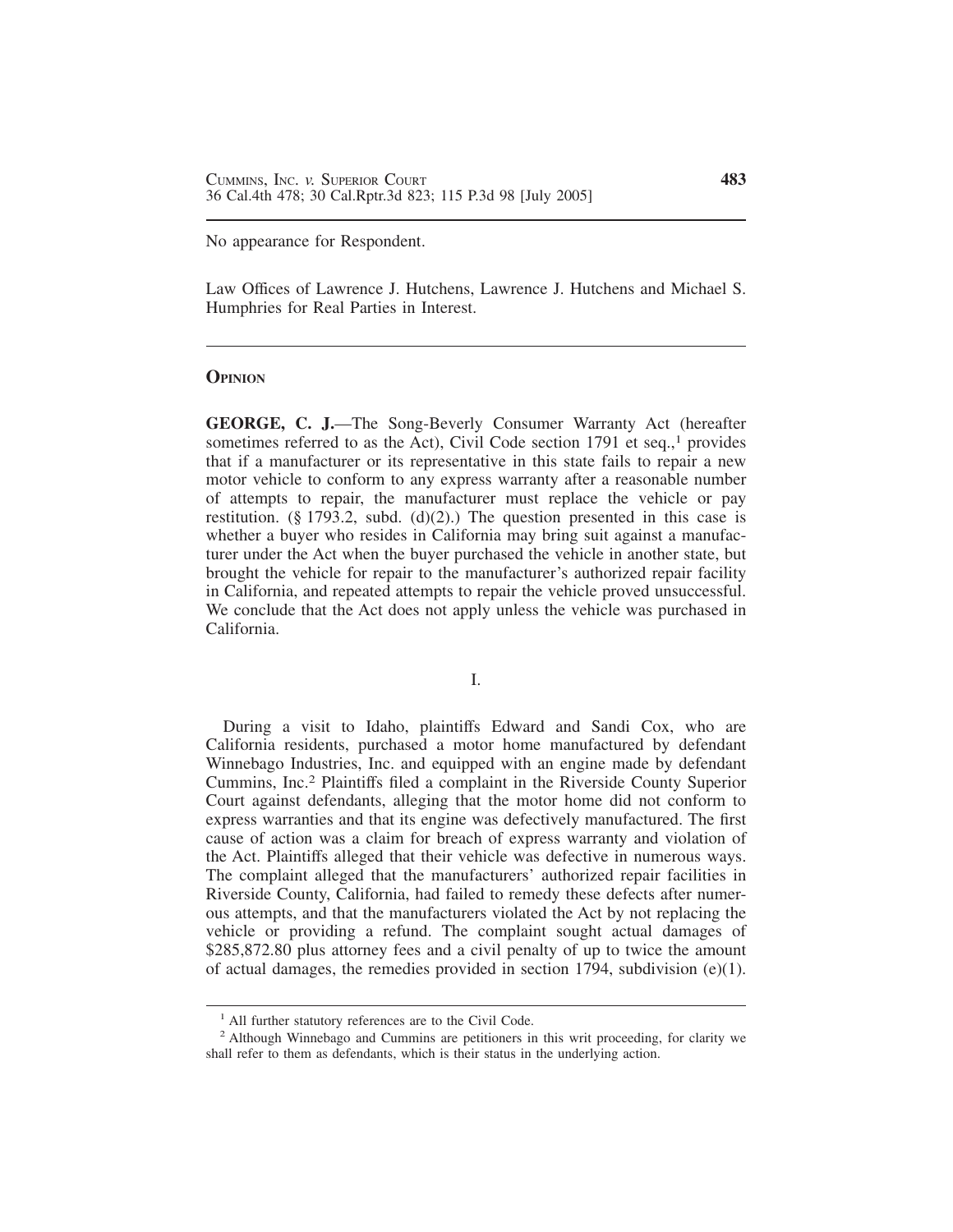The complaint also alleged other claims, including a violation of the federal "lemon law," the Magnuson-Moss Consumer Warranty Act. (15 U.S.C. § 2301 et seq.)

Defendants moved for summary adjudication of the first cause of action on the ground that plaintiffs had purchased the motor home in Idaho, arguing that the Act applies only to vehicles purchased in California. In opposing the motion, plaintiffs argued that the California statute applies if the manufacturer's representative in California— that is, the authorized repair facility—fails after a reasonable number of attempts to repair the vehicle to conform to the express warranty. The trial court denied the motion for summary adjudication. Defendants filed a petition for writ of mandate in the Court of Appeal. That court issued an alternative writ, but after briefing and argument denied the writ, concluding that the Act applies whenever a manufacturer that sells goods in California (or its representative) "fails to service or repair the good to conform to its express warranty, even in cases when the particular good was purchased out of state." We granted review.

II.

**(1)** The Song-Beverly Consumer Warranty Act was enacted to address the difficulties faced by consumers in enforcing express warranties. Consumers frequently were frustrated by the inconvenience of having to return goods to the manufacturer for repairs and by repeated unsuccessful attempts to remedy the problem. (See Comment, *Toward an End to Consumer Frustration Making the Song-Beverly Consumer Warranty Act Work* (1974) 14 Santa Clara L.Rev. 575, 580.) The Act protects purchasers of consumer goods by requiring specified implied warranties, placing strict limitations on how and when a manufacturer may disclaim those implied warranties, and providing mechanisms to ensure that manufacturers live up to the terms of any express warranty. (See §§ 1792–1792.5, 1793, 1793.2.)

**(2)** Among other provisions, the Act requires manufacturers of consumer goods sold in California to make available to buyers service and repair facilities at which goods can be repaired to conform to any express warranties provided by the manufacturer. "Every manufacturer of consumer goods sold in this state and for which the manufacturer has made an express warranty" must "[m]aintain in this state sufficient service and repair facilities" to carry out the terms of the express warranty.  $(\S 1793.2, \text{ subd. } (a)(1)(A))$ . The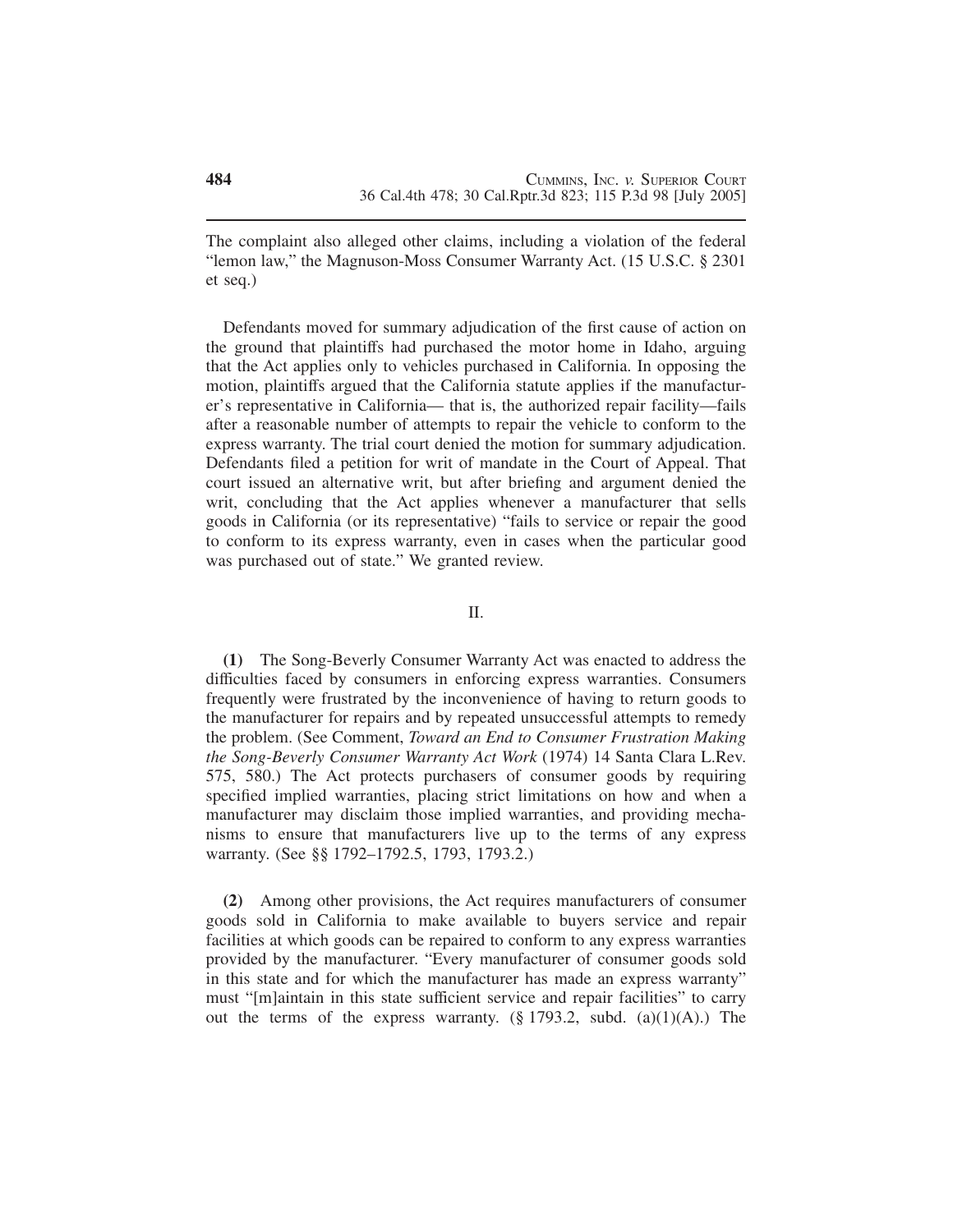manufacturer may maintain its own repair facility or may designate and authorize an independent repair facility to meet its responsibilities under its express warranties.  $(\S$  1793.2, subd.  $(a)(1)(B)$ .

**(3)** In addition, the Act specifies time frames within which repairs under an express warranty must be provided. Service and repair at the manufacturer's authorized repair facility in the state must be commenced "within a reasonable time." (§ 1793.2, subd. (b).) Goods must be repaired to comply with the warranty within 30 days, unless delay is caused by conditions beyond the control of the manufacturer or its representative. (*Ibid*.)

**(4)** In those instances when the goods cannot be repaired to conform to an express warranty after a "reasonable number of attempts," the Act specifies a remedy, in what has been referred to as the "refund-or-replace" provisions. (§ 1793.2, subd. (d)(1) & (2); see *Kwan v. Mercedes-Benz of North America, Inc*. (1994) 23 Cal.App.4th 174 [28 Cal.Rptr.2d 371].) For consumer goods generally, the manufacturer must either replace the goods or reimburse the buyer in an amount equal to the purchase price, less a reasonable amount for the buyer's use of the goods during the period preceding detection of the nonconformity.  $(\S 1793.2, \text{subd.} (d)(1))$ . A buyer who "is damaged by a failure to comply with any obligation" under the Act may bring an action for damages and other relief. (§ 1794, subd. (a).)

**(5)** The Legislature has amended the Act and adopted additional provisions that address the special problems experienced by consumers in enforcing warranties on new motor vehicles. (See Stats. 1982, ch. 388, § 1, p. 1720; Stats. 1987, ch. 1280, § 2, p. 4557; Stats. 1992, ch. 1232, § 6, p. 5788; Stats. 1999, ch. 448.) These provisions frequently are referred to as the lemon law. In any case involving a new motor vehicle, there is a rebuttable presumption that a reasonable number of attempts have been made to repair the vehicle if, within 18 months or 18,000 miles, whichever comes first, either (1) the same problem has been subject to repair four or more times (or, if the problem is likely to cause death or serious bodily injury, two or more times) and the buyer has notified the manufacturer directly of the need for the repair, or (2) the vehicle is out of service for more than 30 calendar days because of repair under the warranty. (§ 1793.22, subd. (b).) If the buyer prevails in an action involving a new motor vehicle, the buyer may recover damages and reasonable attorney fees and costs and, under some circumstances, a "civil penalty of up to two times the amount of damages."  $(\S 1794, \text{subd. (e)}(1))$ . The lemon law also provides manufacturers with the option of establishing a third party dispute resolution process to address disputes over the enforcement of express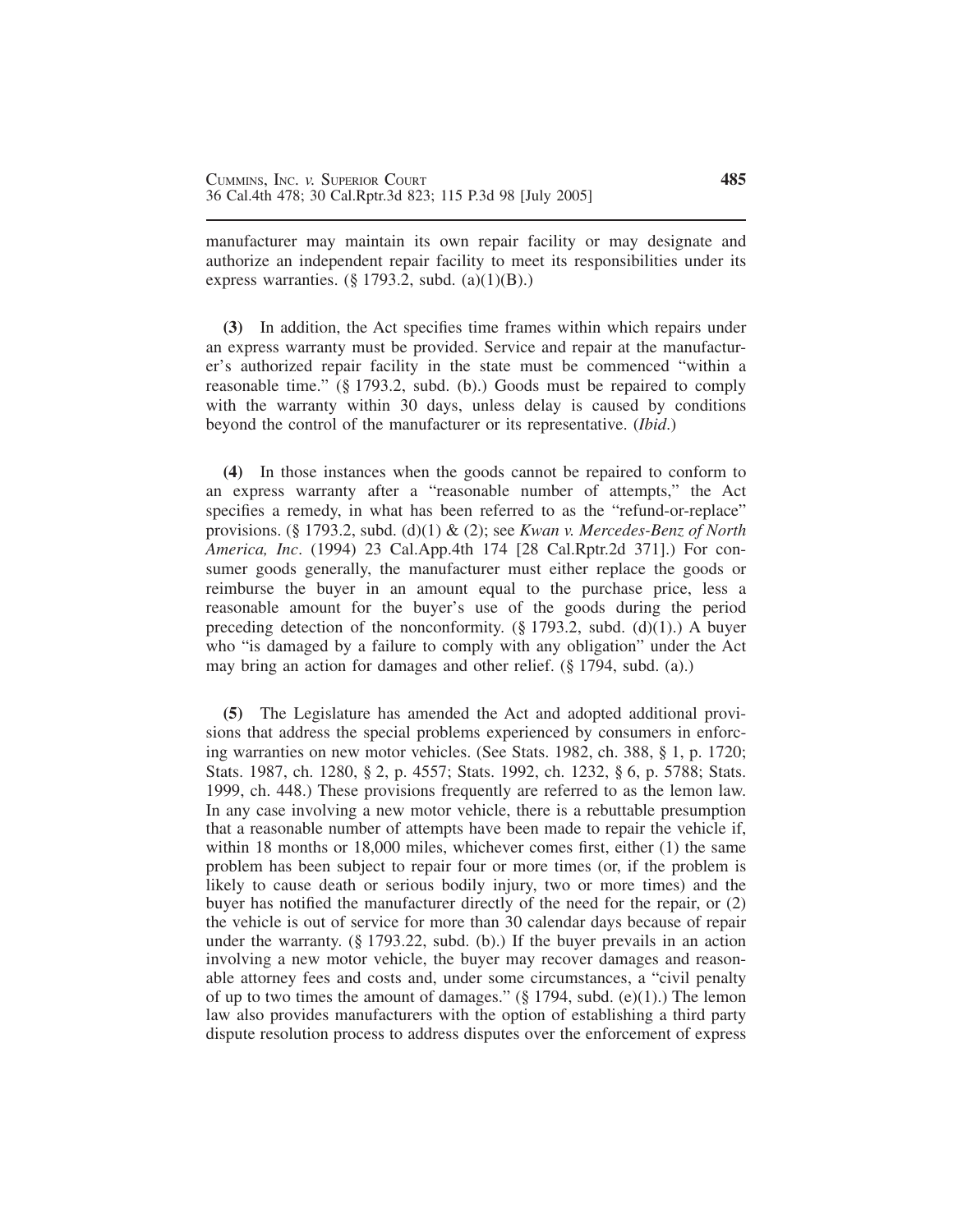warranties. A manufacturer that maintains such a process receives certain advantages, including an exemption from the civil penalty unless the manufacturer has willfully violated the law.  $(\S 1794, \text{ subds. (c) \& } (\ee)(2)$ .

The substance of current section 1793.2, subdivision (d)(2), was added in 1987. (Stats. 1987, ch. 1280, § 2, p. 4558.) The 1987 amendment addressed continuing problems experienced by automobile buyers in enforcing the refund-or-replace remedy. It gave the buyer of a new motor vehicle the option of selecting reimbursement rather than a replacement vehicle, and specified in detail how the amount of reimbursement is to be calculated. (§ 1793.2, subd.  $(d)(2)$ .)

The issue presented here is whether the refund-or-replace provisions contained in subdivision (d)(2) of section 1793.2 apply to vehicles purchased outside of California. In arguing that they do not, defendants rely primarily on the language of subdivision (a) of section 1793.2, which imposes the duty upon "[e]very manufacturer of *consumer goods sold in this state* and for which the manufacturer has made an express warranty" to provide facilities for repair of its goods "reasonably close to all areas where its consumer goods are sold." (Italics added.) Plaintiffs, on the other hand, maintain that the phrase "consumer goods sold in this state" in section 1793.2, subdivision (a) is a limitation only on the category of manufacturers that must provide repair facilities in this state. Because section 1793.2, subdivision (d)(2), which provides the refund-or-replace remedy for new motor vehicles, does not include an express limitation to vehicles sold in the state, plaintiffs contend that the provisions of that subdivision should not be limited to vehicles purchased in California.<sup>3</sup> Plaintiffs argue that if the Legislature had intended to limit the remedy to goods sold in the state, it would have included in subdivision (d) an express limitation to in-state sales, just as it did in subdivision (a) and other portions of the Act. (See, e.g., §§ 1792 [every "sale of consumer goods that are sold at retail in this state" is accompanied by an implied warranty of merchantability], 1792.1 [specifying when the

<sup>&</sup>lt;sup>3</sup> In addition, none of the definitional provisions of the Act contains language limiting section 1793.2 to buyers who purchased their vehicles in California or to vehicles that were sold in California. A " '[b]uyer' " is defined as "any individual who buys consumer goods from a person engaged in the business of manufacturing, distributing, or selling consumer goods at retail." (§ 1791, subd. (b).) The term " 'consumer goods' " means "any new product or part thereof that is used, bought, or leased for use primarily for personal, family, or household purposes, except for clothing and consumables." (§ 1791, subd. (a).) The term " '[n]ew motor vehicle' " is defined as "a new motor vehicle that is bought or used primarily for personal, family, or household purposes."  $(\S 1793.22, \text{subd. } (e)(2))$ .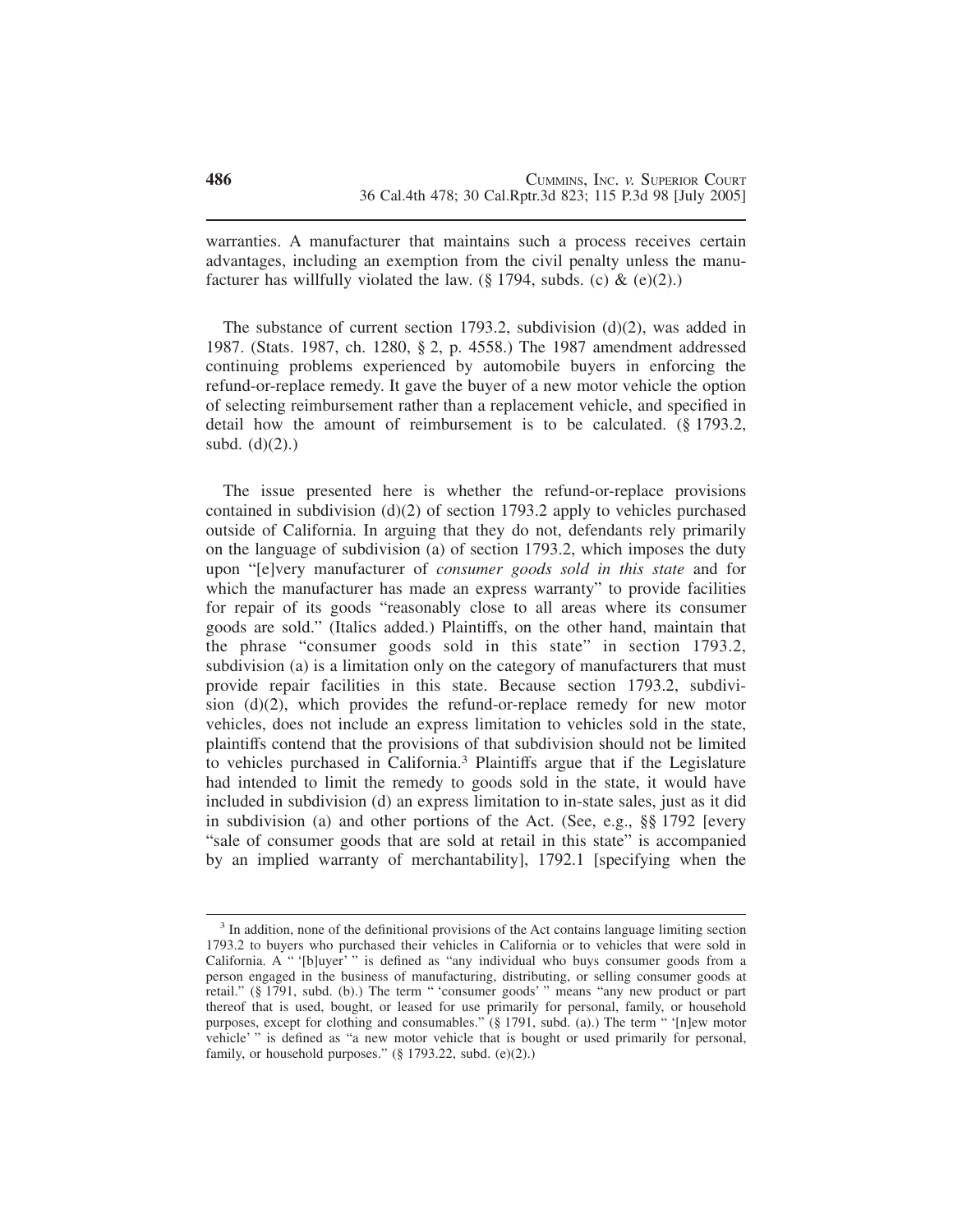implied warranty of fitness applies to the "sale of consumer goods that are sold at retail in this state"].)

**(6)** In construing a statute, our task is to ascertain the intent of the Legislature so as to effectuate the purpose of the enactment. (*Olmstead v. Arthur J. Gallagher & Co.* (2004) 32 Cal.4th 804, 811 [11 Cal.Rptr.3d 298, 86 P.3d 354]*.*) We look first to the words of the statute, which are the most reliable indications of the Legislature's intent. (*Diamond Multimedia Systems, Inc. v. Superior Court* (1999) 19 Cal.4th 1036, 1037 [80 Cal.Rptr.2d 828, 968 P.2d 539].) We construe the words of a statute in context, and harmonize the various parts of an enactment by considering the provision at issue in the context of the statutory framework as a whole. (*Renee J. v. Superior Court* (2001) 26 Cal.4th 735, 743 [110 Cal.Rptr.2d 828, 28 P.3d 876]; *Phelps v. Stostad* (1997) 16 Cal.4th 23, 32 [65 Cal.Rptr.2d 360, 939 P.2d 760].)

When considered in the context of the other portions of section 1793.2, subdivision (d) is most reasonably interpreted as applicable only to vehicles sold in California. The language employed throughout section 1793.2 strongly suggests that no single subdivision can be read independently of the others. Each subsequent subdivision employs language that can be fully understood only by reference to previous subdivisions. The language used thus indicates that all the subdivisions of section 1793.2 were intended to apply to the same universe of goods—those sold in this state.

**(7)** Subdivision (a) of section 1793.2 provides that manufacturers of "consumer goods sold in this state and for which the manufacturer has made an express warranty" must maintain or designate repair facilities in this state.<sup>4</sup>

<sup>4</sup> Section 1793.2, subdivision (a) provides in full:

<sup>&</sup>quot;(a) Every manufacturer of consumer goods sold in this state and for which the manufacturer has made an express warranty shall:

<sup>&</sup>quot;(1)(A) Maintain in this state sufficient service and repair facilities reasonably close to all areas where its consumer goods are sold to carry out the terms of those warranties or designate and authorize in this state as service and repair facilities independent repair or service facilities reasonably close to all areas where its consumer goods are sold to carry out the terms of the warranties.

<sup>&</sup>quot;(B) As a means of complying with this paragraph, a manufacturer may enter into warranty service contracts with independent service and repair facilities. The warranty service contracts may provide for a fixed schedule of rates to be charged for warranty service or warranty repair work. However, the rates fixed by those contracts shall be in conformity with the requirements of subdivision (c) of Section 1793.3. The rates established pursuant to subdivision (c) of Section 1793.3, between the manufacturer and the independent service and repair facility, do not preclude a good faith discount that is reasonably related to reduced credit and general overhead cost factors arising from the manufacturer's payment of warranty charges direct to the independent service and repair facility. The warranty service contracts authorized by this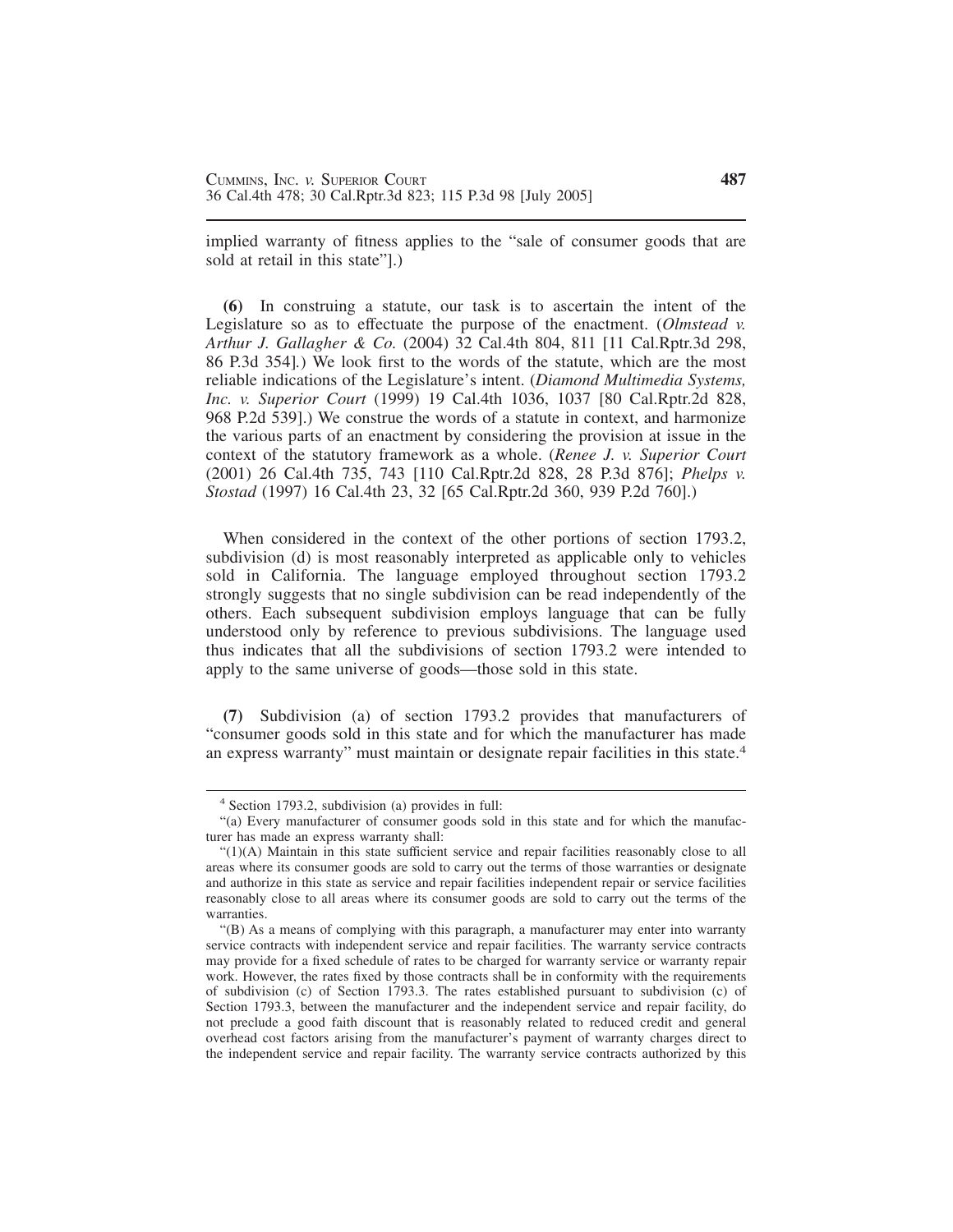These facilities must be located "reasonably close to all areas where its consumer goods are sold." (§ 1793.2, subd. (a)(1)(A).) Subdivision (b) states that if "*those* service and repair facilities are maintained in this state and service or repair of *the* goods is necessary because they do not conform with *the* applicable express warranties," the manufacturer or its representative in this state must commence repairs "within a reasonable time." (§ 1793.2, subd. (b), italics added.)<sup>5</sup> The references to "those" facilities, "the" goods, and "the" warranties in subdivision (b) only can be to the facilities, goods, and warranties discussed previously in subdivision (a). Therefore "the goods" as used in subdivision (b) must refer to the same goods described in subdivision (a)—that is, "consumer goods sold in this state and for which the manufacturer has made an express warranty."

**(8)** Subdivision (c) of section 1793.2 goes on to specify that the buyer must "deliver nonconforming goods to the manufacturer's service and repair facility within this state," unless "delivery cannot reasonably be accomplished."<sup>6</sup> Subdivision (c) repeatedly uses the phrase "nonconforming goods" without further definition or explanation. That phrase draws its meaning from

<sup>5</sup> Section 1793.2, subdivision (b) provides in full: "(b) Where those service and repair facilities are maintained in this state and service or repair of the goods is necessary because they do not conform with the applicable express warranties, service and repair shall be commenced within a reasonable time by the manufacturer or its representative in this state. Unless the buyer agrees in writing to the contrary, the goods shall be serviced or repaired so as to conform to the applicable warranties within 30 days. Delay caused by conditions beyond the control of the manufacturer or its representatives shall serve to extend this 30-day requirement. Where delay arises, conforming goods shall be tendered as soon as possible following termination of the condition giving rise to the delay."<br><sup>6</sup> Section 1793.2, subdivision (c) provides in full: "(c) The buyer shall deliver nonconform-

ing goods to the manufacturer's service and repair facility within this state, unless, due to reasons of size and weight, or method of attachment, or method of installation, or nature of the nonconformity, delivery cannot reasonably be accomplished. If the buyer cannot return the nonconforming goods for any of these reasons, he or she shall notify the manufacturer or its nearest service and repair facility within the state. Written notice of nonconformity to the manufacturer or its service and repair facility shall constitute return of the goods for purposes of this section. Upon receipt of that notice of nonconformity, the manufacturer shall, at its option, service or repair the goods at the buyer's residence, or pick up the goods for service and repair, or arrange for transporting the goods to its service and repair facility. All reasonable costs of transporting the goods when a buyer cannot return them for any of the above reasons shall be at the manufacturer's expense. The reasonable costs of transporting nonconforming goods after delivery to the service and repair facility until return of the goods to the buyer shall be at the manufacturer's expense."

paragraph may not be executed to cover a period of time in excess of one year, and may be renewed only by a separate, new contract or letter of agreement between the manufacturer and the independent service and repair facility.

<sup>&</sup>quot;(2) In the event of a failure to comply with paragraph (1) of this subdivision, be subject to Section 1793.5.

<sup>&</sup>quot;(3) Make available to authorized service and repair facilities sufficient service literature and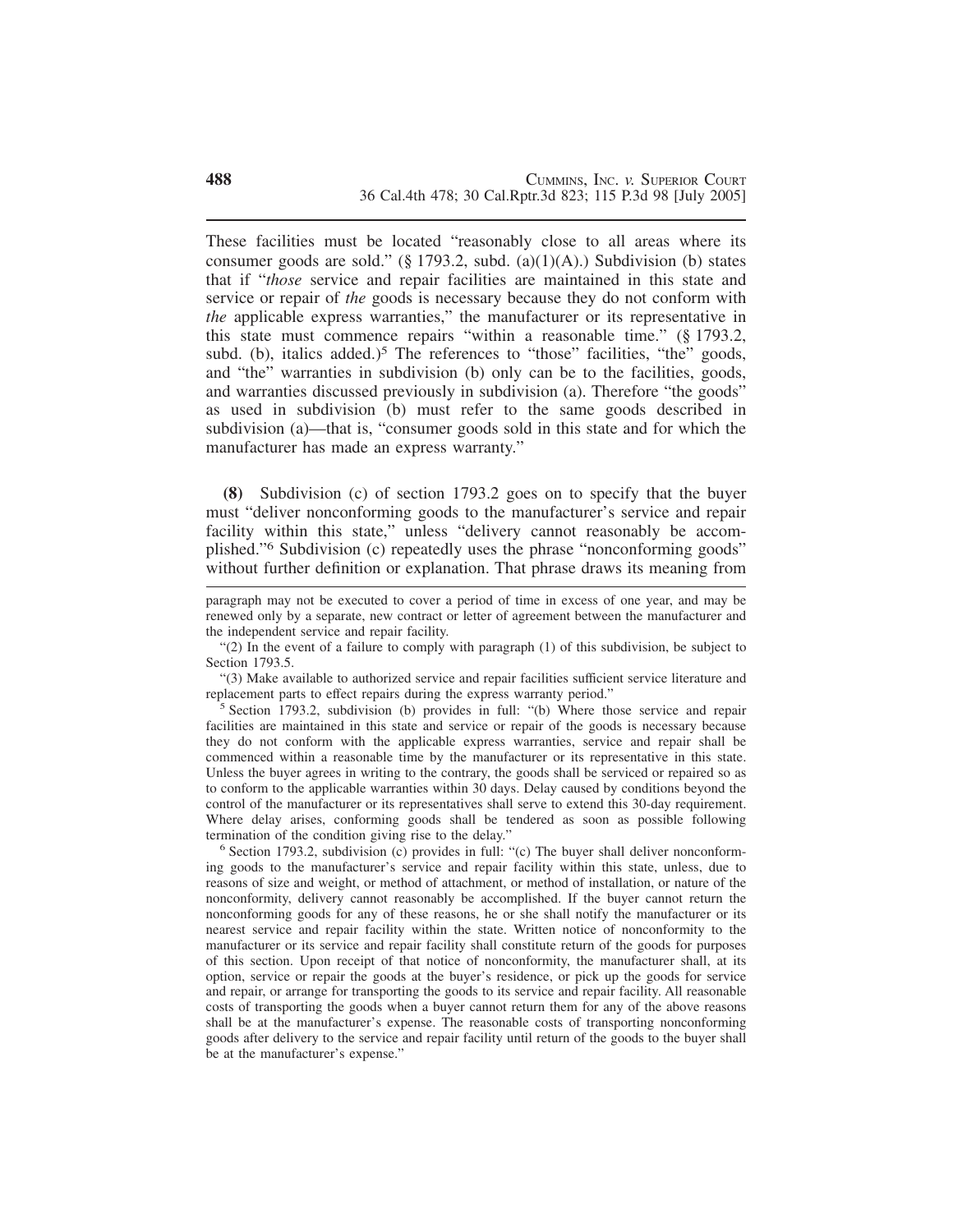subdivision (b), which refers to goods that "do not conform with the applicable express warranties." Thus, the phrase "nonconforming goods" was meant to incorporate the same meaning of "goods" that is used in subdivisions (a) and (b)—consumer goods that are "sold in this state and for which the manufacturer has provided an express warranty," and that do not conform to that warranty.

**(9)** Subdivision (d)(1) of section 1793.2 sets out the manufacturer's general duty to replace goods or reimburse the buyer if "*the* manufacturer or its representative in this state does not service or repair *the* goods to conform to *the* applicable express warranties after a reasonable number of attempts."7 Again, it is most reasonable to interpret the references to "the manufacturer," "the goods," and "the express warranties" to signify the manufacturer, goods, and warranties as these terms have been employed in the previous subdivisions. **(10)** Therefore, it appears that the general duty to replace goods that cannot be repaired is limited to goods that are "sold in this state and for which the manufacturer has provided an express warranty." (§ 1793.2, subd.  $(a).$ <sup>8</sup>

**(11)** Subdivision (d)(2) of section 1793.2 sets out the manufacturer's duty to replace a new motor vehicle or reimburse the buyer if "the manufacturer or its representative in this state is unable to service or repair a new motor vehicle . . . to conform to the applicable express warranties after a reasonable number of attempts."<sup>9</sup> Subdivision (d)(2), unlike subdivision (d)(1), does not

<sup>&</sup>lt;sup>7</sup> Section 1793.2, subdivision (d)(1) provides in full: "(d)(1) Except as provided in paragraph (2), if the manufacturer or its representative in this state does not service or repair the goods to conform to the applicable express warranties after a reasonable number of attempts, the manufacturer shall either replace the goods or reimburse the buyer in an amount equal to the purchase price paid by the buyer, less that amount directly attributable to use by the buyer

<sup>&</sup>lt;sup>8</sup> This conclusion is consistent with an opinion of the Legislative Counsel, dated January 5, 1971, responding to several questions concerning the Act. The opinion states: "In our opinion, the Song-Beverly Consumer Warranty Act would not apply to sales by a California manufacturer outside of this state where the goods are sold at retail outside the state nor to a sale by a California manufacturer within this state where the goods are resold at retail outside the state." (Ops. Cal. Legis. Counsel, No. 18909 (Jan. 5, 1971) Consumer Goods Transactions, p. 13.) In support of this conclusion, the opinion cites sections 1792, 1792.1, and 1793.2, each of which contains an express limitation to goods sold in this state. (Ops. Cal. Legis. Counsel, No. 18909, *supra*, at p. 13.)<br><sup>9</sup> Section 1793.2, subdivision (d)(2) provides in full:

<sup>&</sup>quot;(2) If the manufacturer or its representative in this state is unable to service or repair a new motor vehicle, as that term is defined in paragraph (2) of subdivision (e) of Section 1793.22, to conform to the applicable express warranties after a reasonable number of attempts, the manufacturer shall either promptly replace the new motor vehicle in accordance with subparagraph (A) or promptly make restitution to the buyer in accordance with subparagraph (B).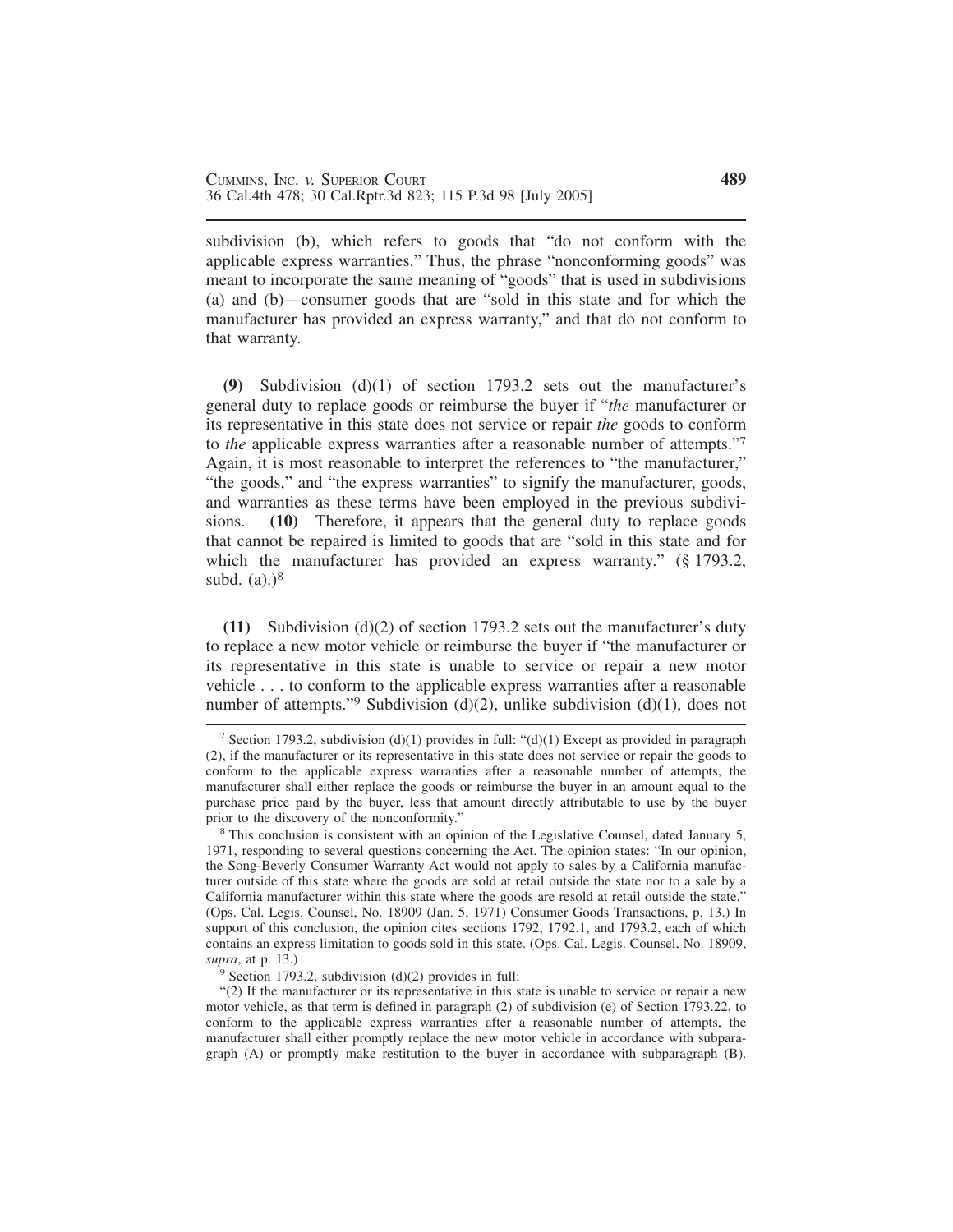use the phrase "the goods." Thus, subdivision  $(d)(2)$  does not directly incorporate the limitation on "goods" contained in subdivision (a) of section 1793.2. Instead, it refers to "a new motor vehicle," a phrase employed for the first time in subdivision (d)(2).

**(12)** Nevertheless, we conclude that subdivision (d)(2) of section 1793.2, like subdivision  $(d)(1)$ , was not meant to be read independently of the other subdivisions and likewise is limited to new motor vehicles sold in this state. A "new motor vehicle" is just one type of "consumer goods." The statute treats the special provisions applicable to new motor vehicles in subdivision (d)(2) as an exception to the general provision applicable to all consumer goods in subdivision (d)(1). The latter subdivision states that a manufacturer who cannot repair a consumer good to comply with express warranties must

However, the buyer shall be free to elect restitution in lieu of replacement, and in no event shall the buyer be required by the manufacturer to accept a replacement vehicle.

<sup>&</sup>quot;(A) In the case of replacement, the manufacturer shall replace the buyer's vehicle with a new motor vehicle substantially identical to the vehicle replaced. The replacement vehicle shall be accompanied by all express and implied warranties that normally accompany new motor vehicles of that specific kind. The manufacturer also shall pay for, or to, the buyer the amount of any sales or use tax, license fees, registration fees, and other official fees which the buyer is obligated to pay in connection with the replacement, plus any incidental damages to which the buyer is entitled under Section 1794, including, but not limited to, reasonable repair, towing, and rental car costs actually incurred by the buyer.

<sup>&</sup>quot;(B) In the case of restitution, the manufacturer shall make restitution in an amount equal to the actual price paid or payable by the buyer, including any charges for transportation and manufacturer-installed options, but excluding nonmanufacturer items installed by a dealer or the buyer, and including any collateral charges such as sales tax, license fees, registration fees, and other official fees, plus any incidental damages to which the buyer is entitled under Section 1794, including, but not limited to, reasonable repair, towing, and rental car costs actually incurred by the buyer.

<sup>&</sup>quot;(C) When the manufacturer replaces the new motor vehicle pursuant to subparagraph (A), the buyer shall only be liable to pay the manufacturer an amount directly attributable to use by the buyer of the replaced vehicle prior to the time the buyer first delivered the vehicle to the manufacturer or distributor, or its authorized service and repair facility for correction of the problem that gave rise to the nonconformity. When restitution is made pursuant to subparagraph (B), the amount to be paid by the manufacturer to the buyer may be reduced by the manufacturer by that amount directly attributable to use by the buyer prior to the time the buyer first delivered the vehicle to the manufacturer or distributor, or its authorized service and repair facility for correction of the problem that gave rise to the nonconformity. The amount directly attributable to use by the buyer shall be determined by multiplying the actual price of the new motor vehicle paid or payable by the buyer, including any charges for transportation and manufacturer-installed options, by a fraction having as its denominator 120,000 and having as its numerator the number of miles traveled by the new motor vehicle prior to the time the buyer first delivered the vehicle to the manufacturer or distributor, or its authorized service and repair facility for correction of the problem that gave rise to the nonconformity. Nothing in this paragraph shall in any way limit the rights or remedies available to the buyer under any other law."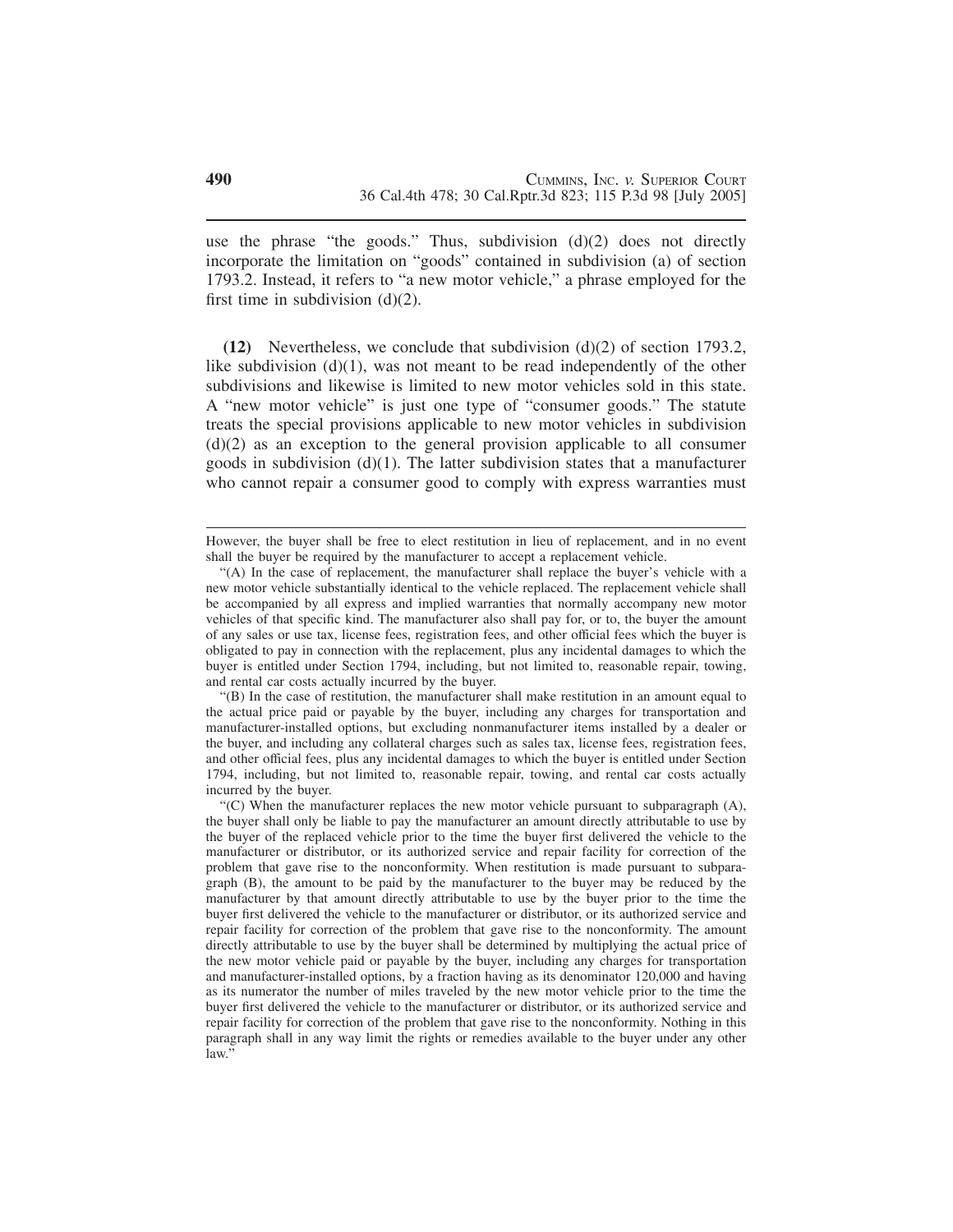replace it or make restitution, "except as provided in paragraph (2)." Subdivision (d)(2) provides the same remedies for new motor vehicles, except that the buyer has the option of selecting restitution instead of replacement and the statute provides additional specifications for both the refund and restitution remedies. (See  $\S 1793.2$ , subd. (d)(2)(A)–(C).)

Although the Act treats motor vehicles differently from other types of consumer goods in several ways, we find no indication that the Legislature intended to treat motor vehicles differently with respect to the limitation on the Act's coverage to goods sold in California. As noted, *ante*, special provisions governing motor vehicles were added to the Act, beginning with the adoption of the lemon law in 1982. (Stats. 1982, ch. 388, § 1, p. 1720.) That law added new provisions to section 1793.2 specifying the circumstances under which a presumption would arise that a reasonable number of attempts have been made to conform a new vehicle to the express warranties, and also provided for a third party dispute resolution process to resolve disputes between buyers and manufacturers.<sup>10</sup> Under the lemon law as originally adopted in 1982, there was no special provision establishing a manufacturer's duty to refund or replace a nonconforming motor vehicle; rather, that duty was established by then subdivision (d), the general duty to refund or replace nonconforming consumer goods. Thus, all consumer goods, including motor vehicles, came under then subdivision (d), which, under the above analysis, encompassed only goods sold in this state.

The substance of current subdivision (d)(2) was adopted in 1987. The 1987 amendments to subdivision (d) added special provisions that delineate the remedy to be provided if the manufacturer cannot repair a new motor vehicle. Subdivision  $(d)$  was renumbered as  $(d)(1)$ , without changing its substance, and subdivision  $(d)(2)$  was added. Subdivision  $(d)(2)$  tracks the general refund-or-replace provision of  $(d)(1)$  but contains additional specifications that apply when a new motor vehicle is involved. The buyer has the option of selecting reimbursement instead of replacement.  $(\S 1793.2, \text{ subd. } (d)(2))$  If replacement is selected, the replacement vehicle must be substantially identical to the one replaced, and the manufacturer is required to pay specified incidental damages. (§ 1793.2, subd.  $(d)(2)(A)$ .) If restitution is selected, the amount is to be calculated as specified by the statute. (§ 1793.2, subd. (d) $(2)(B)$ .) Nothing in subdivision (d) $(2)$  suggests the Legislature intended to broaden the coverage of the statute to vehicles sold outside the state.

<sup>&</sup>lt;sup>10</sup> As originally adopted, these provisions were added to subdivision (e) of section 1793. The substance of that subdivision later was moved to section 1793.22, which now is identified as the Tanner Consumer Protection Act. (§ 1793.22, subd. (a); Stats. 1992, ch. 1232, § 6, p. 5788.)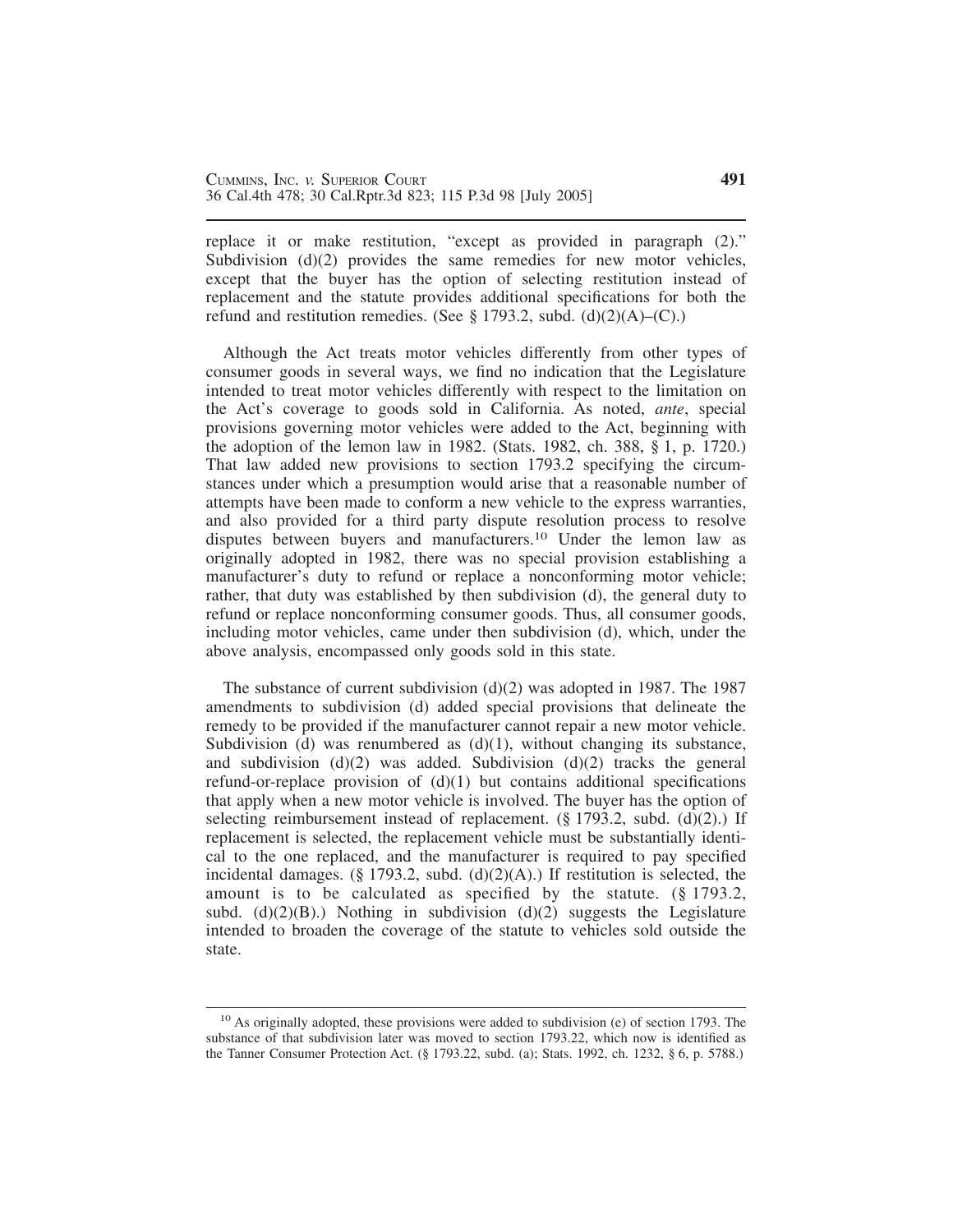**(13)** Another part of the Act, the notice requirement in section 1793.1, also provides support for the conclusion we reach. That statute specifies the contents of a notice of rights that must be included in every "work order or repair invoice" for warranty repairs. The notice must state: " 'A *buyer of this product in California* has the right to have this product serviced or repaired during the warranty period.' "  $(\S 1793.1, \S 100. (a)(2), \S 110. (b)(2))$  The notice also must describe the rights provided to buyers under section 1793.2, subdivision (d). The phrase "a buyer of this product in California" indicates that the Legislature believed those rights applied only to a buyer who purchased the product in California. The quoted language in section 1793.1 was adopted in 1982, before the 1987 amendments that added subdivision  $(d)(2)$  but after the original adoption of the general refund-or-replace requirements now contained in subdivision (d)(1). (Stats. 1982, ch. 381, § 1, p. 1709.) Although an expression of legislative intent in a later enactment is not binding upon a court in its construction of an earlier enacted statute, it is a factor that may be considered. (*West Pico Furniture Co. v. Pacific Finance Loans* (1970) 2 Cal.3d 594, 610 [86 Cal.Rptr. 793, 469 P.2d 665]; *Botello v. Shell Oil Co*. (1991) 229 Cal.App.3d 1130, 1136 [280 Cal.Rptr. 535].) Furthermore, we may presume that when the Legislature adopted subdivision (d)(2) in 1987, it was aware of the language in section 1793.1 and understood the scope of the Act to be limited to products purchased in California.<sup>11</sup>

If the refund-or-replace provisions of the Act were applicable to goods purchased outside of the state, uncertainties would be created as to the precise reach of the law. In the present case, plaintiffs are California residents and all of the repair attempts took place in California. Section 1793.2 is not limited to California residents, however. And although the statute requires the buyer to deliver the nonconforming goods to "the manufacturer's service and repair

 $11$  In support of their argument that section 1793.2, subdivision (d)(2) applies only to vehicles sold in California, defendants cite letters from the staff of Senator Song, a co-author of the Act, stating the Senator's belief that the Act applies only to goods sold in California. Because our interpretation relies on the language of the Act, we find it unnecessary to consider these letters. In addition, as we have observed, "the statements of an individual legislator, including the author of a bill, are generally not considered in construing a statute, as the court's task is to ascertain the intent of the Legislature as a whole in adopting a piece of legislation." (*Quintano v. Mercury Casualty Co.* (1995) 11 Cal.4th. 1049, 1062 [48 Cal.Rptr.2d 1, 906 P.2d 1057]; see *People v. Farell* (2002) 28 Cal.4th 381, 394 [121 Cal.Rptr.2d 603, 48 P.3d 1155]; cf. *Gavaldon v. DaimlerChrysler Corp.* (2004) 32 Cal.4th 1246, 1257 [13 Cal.Rptr.3d 793, 90 P.3d 752] [noting that letter from staff of the author of a bill to amend the Act, explaining the purpose of amendments, supported court's interpretation of those amendments, but without discussing whether letter was brought to the attention of the Legislature].) Defendants have not provided any evidence that similar views were presented to the Legislature when it acted. Furthermore, the author's opinions, as stated in these letters, were expressed in response to particular questions and do not address the specific issue that is before us in the present case. We note, however, that neither party has brought to our attention anything in the legislative history of the Act or the lemon law that is inconsistent with our interpretation of section 1793.2, subdivision (d)(2).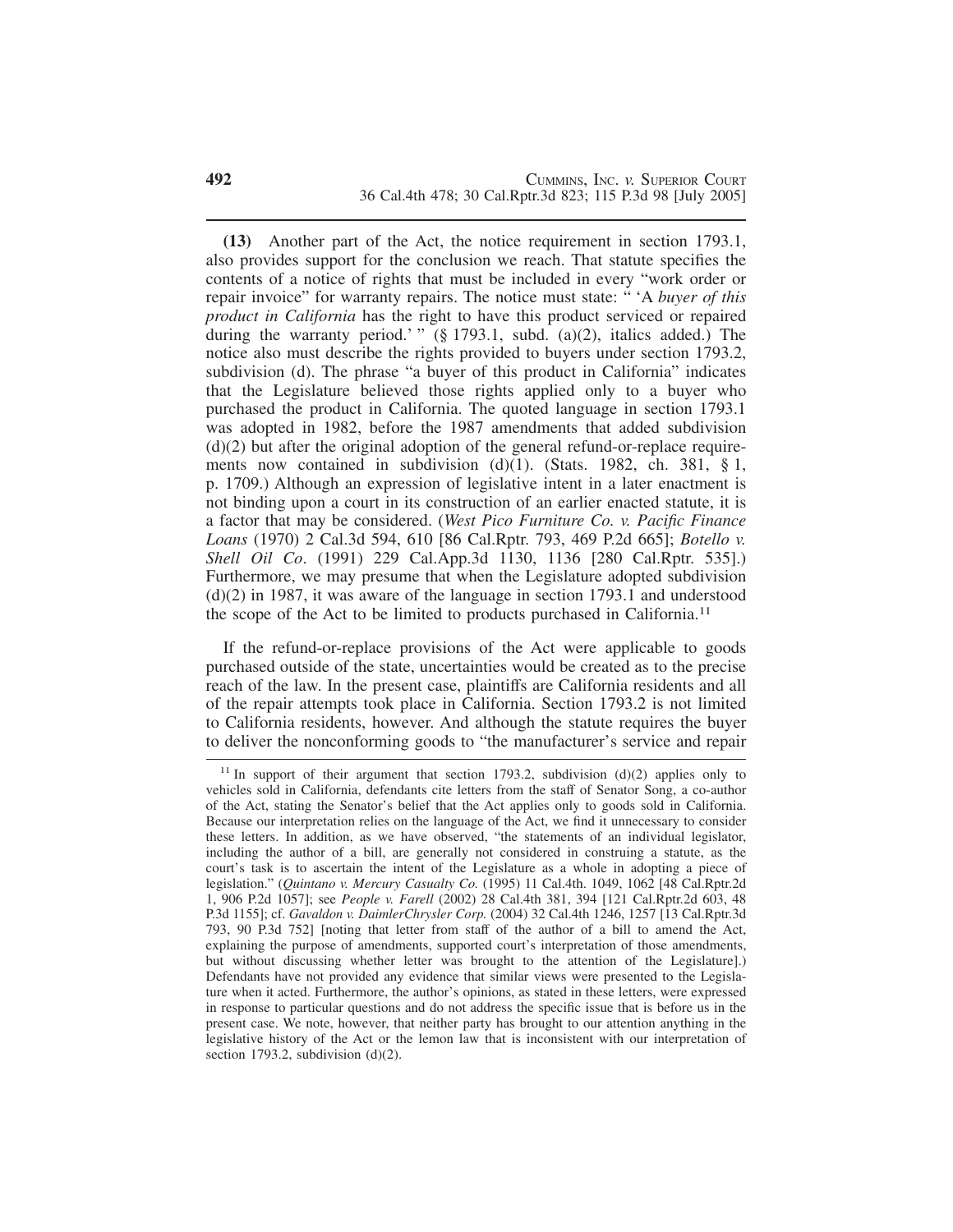facilities within this state," it does not explicitly require that all of the "reasonable number" of repair attempts be made within this state. (§ 1793.2, subds. (c) &  $(d)(2)$ .) Could a nonresident sue under the Act if he or she brought a vehicle to California for a single repair attempt after unsuccessful attempts to repair in the state of sale? If the statute were interpreted to apply to vehicles purchased outside of the state, its provisions would not provide an answer.<sup>12</sup> The circumstance that the Act does not contain any provision that would clarify its territorial scope if it were applied to goods sold outside the state is another factor that supports our conclusion that the Legislature contemplated that the Act would apply only if the goods were purchased in California.

**(14)** In reaching a contrary conclusion, the Court of Appeal in the present case relied upon the absence of any express language in section 1793.2, subdivision (d) limiting the subdivision to goods sold in this state, concluding that the subdivision should be interpreted broadly in light of the remedial purposes of the Act. We agree that the Act is a remedial measure whose terms properly should be interpreted broadly to effectuate its purposes. (See, e.g., *National R.V., Inc. v. Foreman* (1995) 34 Cal.App.4th 1072, 1080 [40 Cal.Rptr.2d 672]; *Music Acceptance Corp. v. Lofing* (1995) 32 Cal.App.4th 610, 619 [39 Cal.Rptr.2d 159]; *Kwan v. Mercedes-Benz of N. America, Inc.*, *supra*, 23 Cal.App.4th 174, 184.) Nevertheless, we must interpret the language of the statute as it has been written, not as it might have been drafted had the Legislature contemplated and chosen to address the specific concerns of California buyers who purchased their vehicle in another state. As we have explained, the structure and language of the existing statutory provisions indicate that the Legislature intended the Act to apply only to vehicles sold in California.

<sup>&</sup>lt;sup>12</sup> Some states whose lemon laws are not limited to vehicles sold in the state have addressed such problems by requiring that the vehicle be licensed or registered in the state. (See Alaska Stat. § 28.10.011 [applies to vehicles registered in the state]; Ark. Code Ann. § 4-90-403(11) [applies to vehicles licensed or purchased in the state]; Del. Code Ann., tit. 6, § 5001(5) [defines an automobile to include any vehicle sold or registered in the state]; D.C. Stat. § 50-501(9) [applies to vehicles sold or registered in the District of Columbia]; Fla. Stat. Ann. § 681.102(15) [applies to vehicles sold in the state]; Ga. Code Ann. § 10-1-782(11) [applies to vehicles sold or registered in the state]; Idaho Code § 48-901(7) [applies to any motor vehicle sold or licensed in the state]; Kan. Stat. Ann. § 50-645(a)(2) [applies to vehicles sold or registered in the state]; N.J. Laws § 56:12-30 [applies to vehicles purchased or registered in the state]; N.Y. Gen.Bus.L. § 198-a, subds. (a)(1) & (b)(2) [applies to any vehicle sold or registered in the state]; Okla. Stat. tit. 15, § 901(A)(2) [applies to vehicles registered in the state]; Or. Rev. Stat. § 646.315(2) [applies to vehicles sold in the state]; 73 Pa.Cons.Stat.Ann. § 1952 [applies to motor vehicles purchased and registered in the state]; Vt. Stat. Ann., tit. 9, § 4171(9) [applies to vehicles purchased or registered in the state]; Wyo. Stat. Ann.  $\S$  40-17-101(a)(ii) [applies to vehicles sold or registered in the state].)